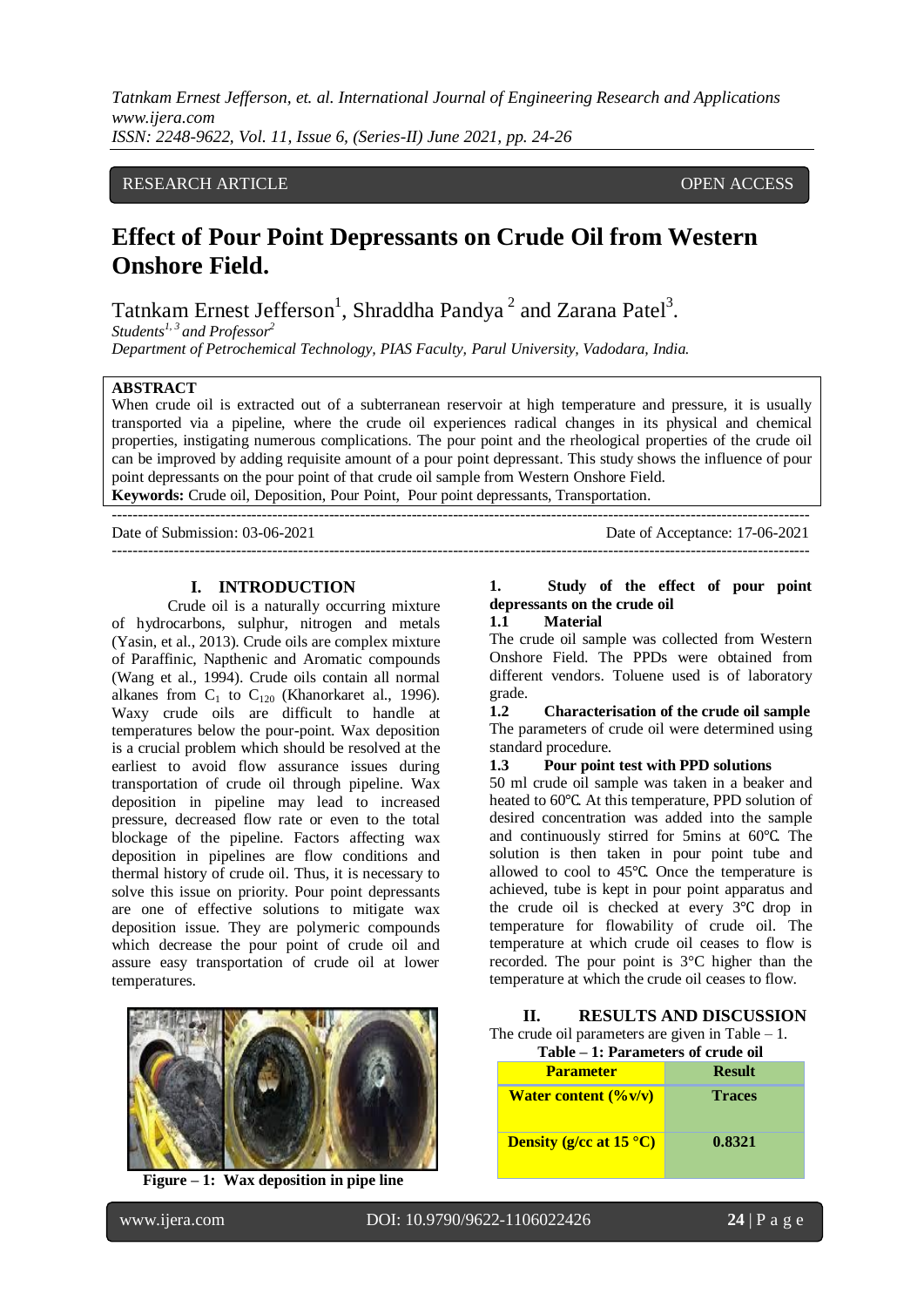*Tatnkam Ernest Jefferson, et. al. International Journal of Engineering Research and Applications www.ijera.com ISSN: 2248-9622, Vol. 11, Issue 6, (Series-II) June 2021, pp. 24-26*

| <b>Specific gravity (15</b><br>$\rm ^{\circ}C$       | 0.8325 |
|------------------------------------------------------|--------|
| <b>API</b> gravity                                   | 38.42  |
| Pour point $(^{\circ}C)$                             | 33     |
| <b>Asphaltene content</b><br>$(\frac{0}{\omega w}w)$ | 0.54   |
| <b>Wax content <math>(\%w/w)</math></b>              | 28.3   |

The effects of the different pour point depressants (α, β and γ) on the pour point of crude oil sample were studied. PPD  $\alpha$  gave the best results, because its addition in the sample showed significant reduction in pour point. PPD  $\beta$  and PPD  $\gamma$  did not give an expected result. Table – 2 shows the changes in the pour point of crude oil by different PPDs.

| Table $-2$ : Effect of PPDs on Pour point of |  |
|----------------------------------------------|--|
| Crude oil                                    |  |

| uut vu                             |                                                    |                                                |                                                   |                                                                            |  |  |
|------------------------------------|----------------------------------------------------|------------------------------------------------|---------------------------------------------------|----------------------------------------------------------------------------|--|--|
| <b>Additi</b><br>ve<br><b>Code</b> | <b>Concentra</b><br>tion of<br><b>PPD</b><br>(ppm) | Pour<br>point of<br>blank<br>oil $(^{\circ}C)$ | Pour<br>point<br>of<br>treated<br>$({}^{\circ}C)$ | <b>Depr</b><br>essio<br>$\mathbf n$<br>$\Delta T(^{\circ}$<br>$\mathbf{C}$ |  |  |
| $\alpha$                           | <b>100</b>                                         | 21                                             | 18                                                | 3                                                                          |  |  |
|                                    | 200                                                | 21                                             | 15                                                | 6                                                                          |  |  |
|                                    | 300                                                | 21                                             | 06                                                | 15                                                                         |  |  |
| β                                  | 100                                                | 21                                             | 18                                                | 3                                                                          |  |  |
|                                    | 200                                                | 21                                             | 24                                                | $-3$                                                                       |  |  |
|                                    | 300                                                | 21                                             | 24                                                | $-3$                                                                       |  |  |
| γ                                  | 100                                                | 21                                             | 30                                                | $-9$                                                                       |  |  |
|                                    | 200                                                | 21                                             | 36                                                | $-15$                                                                      |  |  |
|                                    | 300                                                | 21                                             | 30                                                | $-9$                                                                       |  |  |

By these results it comes out that, the selection of the appropriate pour point depressant when looking for a chemical remedial method to reduce the pour point is an important phase and for that, laboratory experiment are a most.



**Figure – 2: Comparison of the changes caused by the PPDs at different concentration**

## **III. CONCLUSION**

 The crude oil is collected from Western Onshore field.

 The density, specific gravity and API of crude oil was 0.8371g/ml, 0.8378 and 37.38° respectively which shows that this is light crude oil. The pour point of crude oil was 21°C.

 Out of three PPDs evaluated at different doses only PPD α reduces the pour point of the crude sample from 21°C to 6°C at a dose of 300ppm; which is a good result since PPD is intended to reduce the pour point of crude oil or its derivative as low as possible to ease their transportation and storage. Other two PPDs, PPD β and PPDγ did not show significant decrease in pour point of crude oil.

#### **REFERENCES**

- [1]. Ansaroudi, H.R.J.; Vafaie-Sefti, M.; Masoudi, S.; Behbahani, T.J.; Study of the morphology of wax crystals in the presence of Ethylene-co-vinyl Acetate copolymer. Jafari, H Pet. Sci. Technol. 2013, 31, 643– 651.
- [2]. AUS-e-TUTE. Concentration of solutions (Molarity) calculations. austute.com, 2021.
- [3]. Chi, Y.; Daraboina, N.; Sarica, C. Effect of the Flow Field on the Wax Deposition and Performance of Wax Inhibitors: Cold Finger and Flow Loop Testing. Energy Fuels 2017, 31, 4915–4924.
- [4]. Dubey, A.; Chi, Y.; Daraboina, N. Investigating the Performance of Paraffin Inhibitors under Different Operating Conditions. In Proceedings of the SPE Annual Technical Conference and Exhibition, Society of Petroleum Engineers,